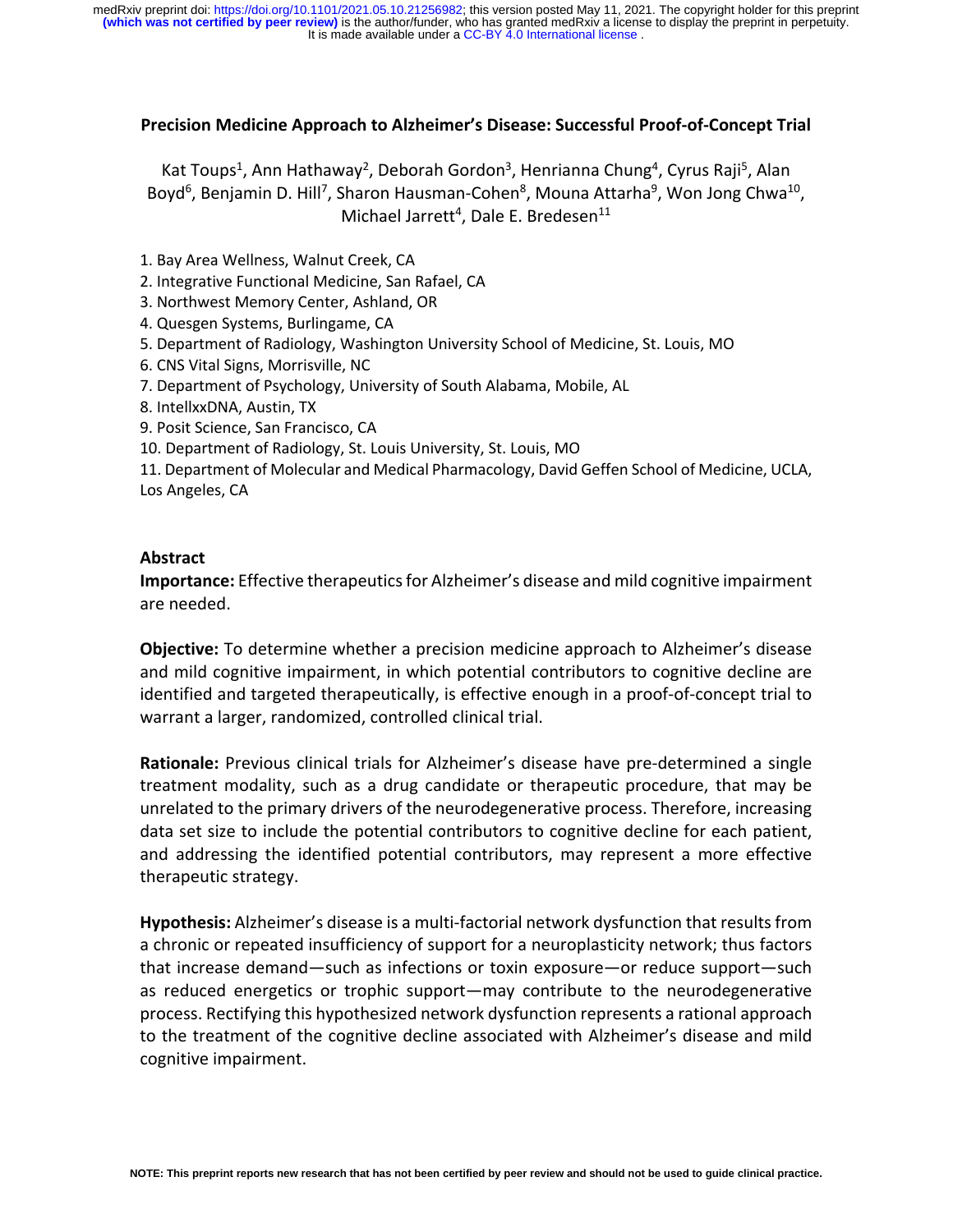**Design:** Twenty-five patients with Alzheimer's disease or mild cognitive impairment, with Montreal Cognitive Assessment (MoCA) scores of 19 or higher, were evaluated for markers of inflammation, chronic infection, dysbiosis, insulin resistance, protein glycation, vascular disease, nocturnal hypoxemia, hormone insufficiency or dysregulation, nutrient deficiency, toxin or toxicant exposure (metals, organic toxicants, and biotoxins), genetic predisposition to cognitive decline, and other biochemical parameters associated with cognitive decline. Brain magnetic resonance imaging with volumetrics was performed at baseline and study conclusion. Patients were treated for nine months with a personalized, precision medicine protocol that addressed each patient's identified potentially contributory factors, and cognition was assessed at  $t = 0$ , 3, 6, and 9 months.

**Trial registration and IRB approval:** The clinical trial was registered at clinicaltrials.gov (NCT03883633), <sup>1</sup> and approved by the Advarra IRB.

**Support for the trial:** The trial was supported by a grant from the Four Winds Foundation via Evanthea, LLC, and we are grateful to Diana Merriam and Gayle Brown for their interest, discussions, and support.

**Main Outcome Measures:** Trained external raters evaluated the study subjects with the Montreal Cognitive Assessment (MoCA), CNS Vital Signs (a computerized cognitive assessment battery), AQ-21 (a subjective scale completed by the significant other or study partner), and AQ-C change scale (a subjective scale of cognitive improvement or decline, completed by the significant other or study partner). Follow-up brain MRI with volumetrics was carried out at the completion of the trial.

**Results:** All outcome measures revealed improvement: statistically highly significant improvement in MoCA scores, CNS Vital Signs Neurocognitive Index, and AQ-C were documented. No serious adverse events were recorded.

**Conclusions and Relevance:** Based on the cognitive improvements observed in this study of patients with Alzheimer's disease or mild cognitive impairment, a larger, randomized, controlled trial of the precision medicine therapeutic approach described herein is warranted.

## **Introduction**

Neurodegenerative diseases such as Alzheimer's disease, frontotemporal dementia, and amyotrophic lateral sclerosis are without effective therapeutics. There are approximately 5.8 million people with Alzheimer's disease in the United States, and at least one study estimates that it has become the third leading cause of death.<sup>2</sup> Unfortunately, therapeutic approaches to date have not led to sustainable improvements, and the best results from recent clinical trials have been to slow cognitive decline rather than improve cognition or halt decline.<sup>3</sup>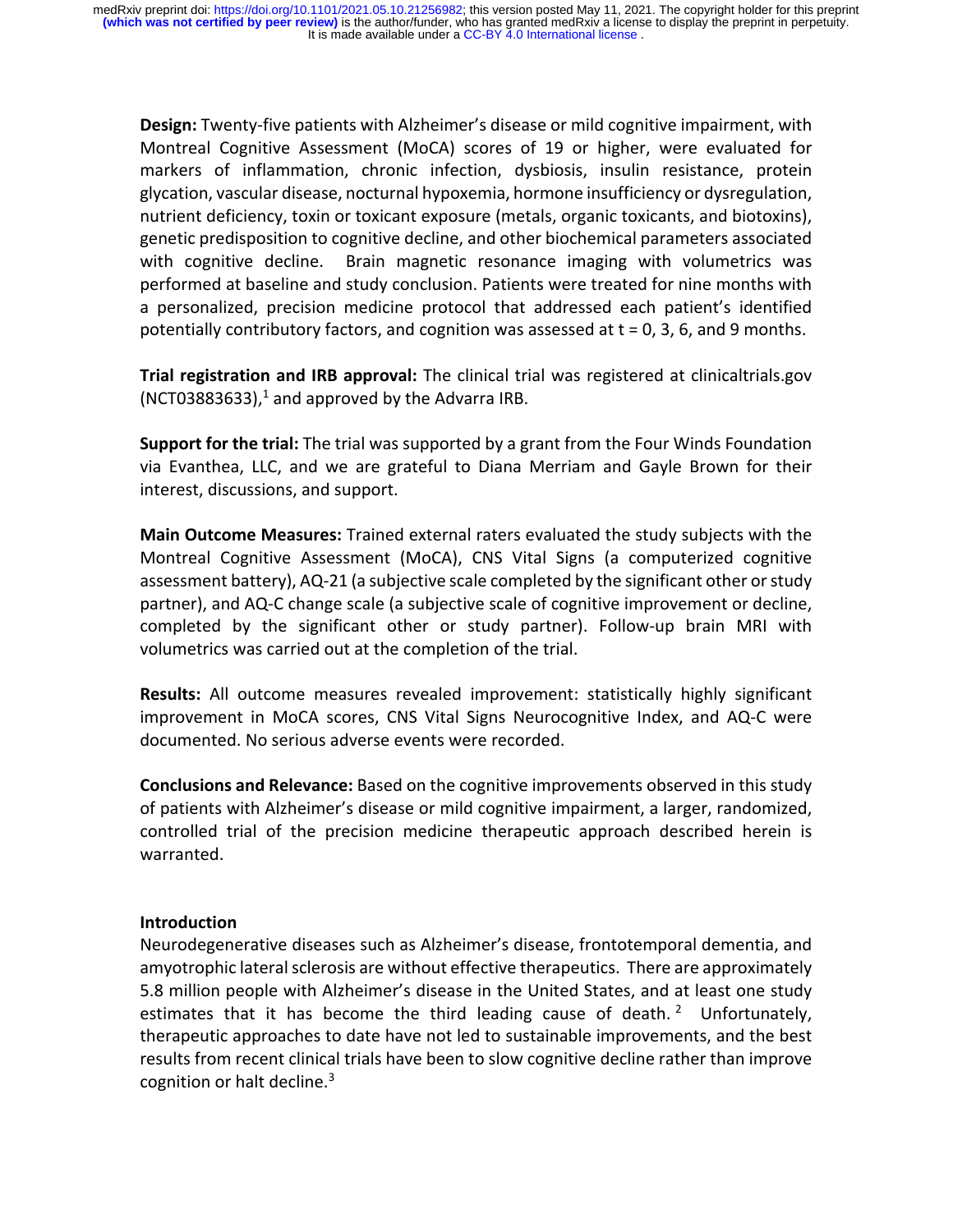In the field of oncology, a personalized, precision medicine approach, in which the presumptive molecular drivers of the disease process are targeted therapeutically, has improved outcomes in at least some studies. $4$  However, this strategy has not been applied successfully to neurodegenerative diseases. One complicating feature of such an application is that the etiology of Alzheimer's disease remains controversial, with many competing theories, such as the theory that Alzheimer's disease is "type 3 diabetes",<sup>5</sup> or is due to chronic *Herpes simplex* infection,<sup>6</sup> or due to amyloid- $\beta$  ,<sup>7</sup> or to misfolded proteins such as tau,<sup>8</sup> or prions,<sup>9</sup> among numerous other theories, none of which has led to effective treatment. However, epidemiological, pathological, toxicological, genetic, and biochemical studies have provided candidate mechanisms for the neurodegeneration associated with Alzheimer's disease, such as neuroinflammation, $^{10}$  insulin resistance, $^{11}$ and reduction in trophic support.<sup>12</sup>

Addressing these candidate mechanisms with a precision medicine-based protocol has led to anecdotal reports of cognitive improvement in patients with Alzheimer's disease and its forerunner, mild cognitive impairment (MCI).<sup>13 14 15</sup> These anecdotal reports have provided support for the execution of a proof-of-concept trial, the results of which are presented herein.

#### **Methods**

**Participants:** Twenty-five patients with Alzheimer's disease or mild cognitive impairment, ages 50-76, were recruited to three clinical sites: Walnut Creek, California; San Rafael, California; and Ashland, Oregon. Note that 28 patients were originally recruited, but due to COVID-19 or family circumstances, three terminated prior to the first (3-month) followup and were not included in the study analysis. Of the 25 patients (13 women and 12 men) who completed the study, 4 were homozygous for ApoE4, 8 were heterozygous for ApoE4, 11 were homozygous for ApoE3, and 2 were heterozygous for ApoE2 and ApoE3. Demographics are listed in Table 1.

| Age                 | 50-76 |  |
|---------------------|-------|--|
| Gender              |       |  |
| Female              | 13    |  |
| Male                | 12    |  |
| <b>ApoE alleles</b> |       |  |
| 2/3                 | 2     |  |
| 3/3                 | 11    |  |
| 3/4                 | 8     |  |
| 4/4                 | 4     |  |
| <b>Education</b>    |       |  |
| High school         | 1     |  |
| Some college        | 2     |  |

**Table 1**. **Demographics of study patients.**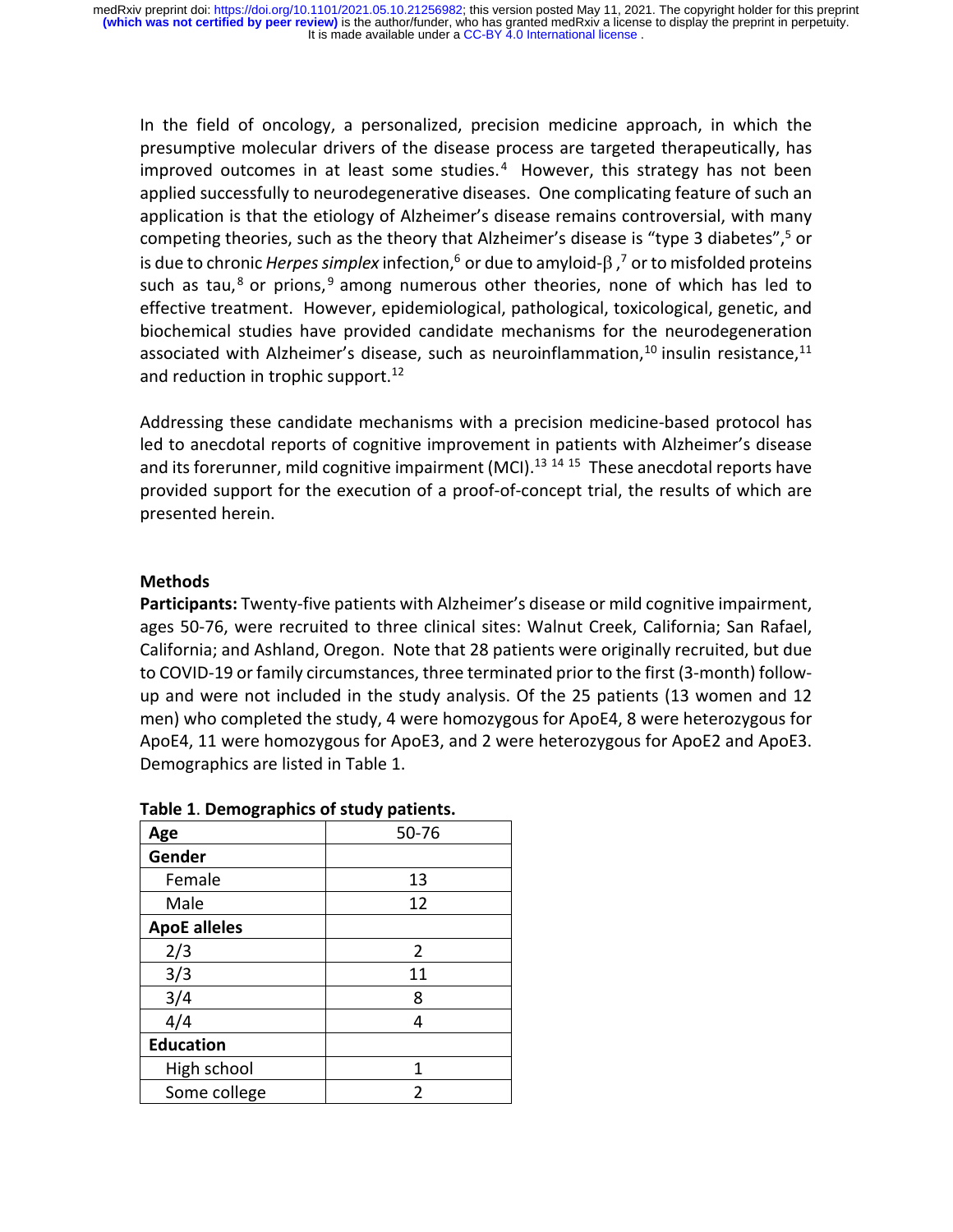| College graduate |  |
|------------------|--|
| Post-graduate    |  |

**Inclusion criteria** were the following: age 45-76 years; cognitive impairment, as demonstrated by a combination of AQ-21 >5 and either MoCA of 19-26 or CNS Vital Signs  $<$ 50<sup>th</sup> percentile in at least two subtests or  $<$ 70<sup>th</sup> percentile for the Neurocognitive Index (NCI). Thus all patients had multiple areas of impairment as judged by their significant others or study partners, as well as cognitive testing indicative of MCI or dementia.

**Exclusion criteria** were the following: MoCA score <19; uncontrolled major medical illness such as seizures, cardiovascular disease, or cancer; a major psychiatric diagnosis that affected activities of daily living; ongoing psychoactive medications known to impact cognition; ongoing statin use, unless eligible to discontinue; ongoing anticoagulant therapy or history of deep vein thrombosis; MRI findings of hydrocephalus, cerebral infarct, extensive white matter disease, or intracranial neoplasm; symptomatic traumatic brain injury; lack of study partner (family member or caregiver); history of breast cancer; inability to exercise; lack of computer access; potential for pregnancy; diagnosis of a neurodegenerative disease other than Alzheimer's (e.g., frontotemporal dementia); previous or ongoing treatment for MCI or dementia with the protocol used here or a very similar approach.

**Evaluation:** Standard physical and neurological examinations were performed on each patient. Trained external raters (i.e., unaffiliated with the treatment teams) performed and assessed the Montreal Cognitive Assessment (MoCA). Computerized neuropsychological assessment batteries were performed using CNS Vital Signs, which samples multiple domains (verbal memory, visual memory, simple attention, complex attention, cognitive flexibility, executive function, processing speed, psychomotor speed, motor speed, and reaction time) as well as providing an overall Neurocognitive Index (NCI) and composite memory score. The AQ-21 (Alzheimer's Questionnaire) is an informant-based subjective assessment with sensitivity and specificity for amnestic MCI and AD of over 90%,<sup>16</sup> answered by the significant other or study partner, with scores ranging from 0 (no problems noted) to 27 (all positive responses to questions regarding impairment). A score of 5-14 suggests mild cognitive impairment, and 15-27 suggests dementia. Twenty-two of the patients in this study had AQ-21 of 6-14 and three had AQ-21 of 15-18.

**Genetic testing** was carried out using the IntellxxDNA clinical decision support tool. This allowed us to evaluate a few hundred genomic variants that can contribute to cognitive decline, including ApoE genotype, markers for hypercoagulation (e.g., Factor V Leiden), detoxification (e.g., null alleles affecting glutathione-related enzymes and other detoxification pathways), and methylation (e.g., MTHFR and MTRR), as well as a variety of other markers associated with cognitive decline such as gene variants contributing to brain hormone levels, inflammation, and nutrient transport.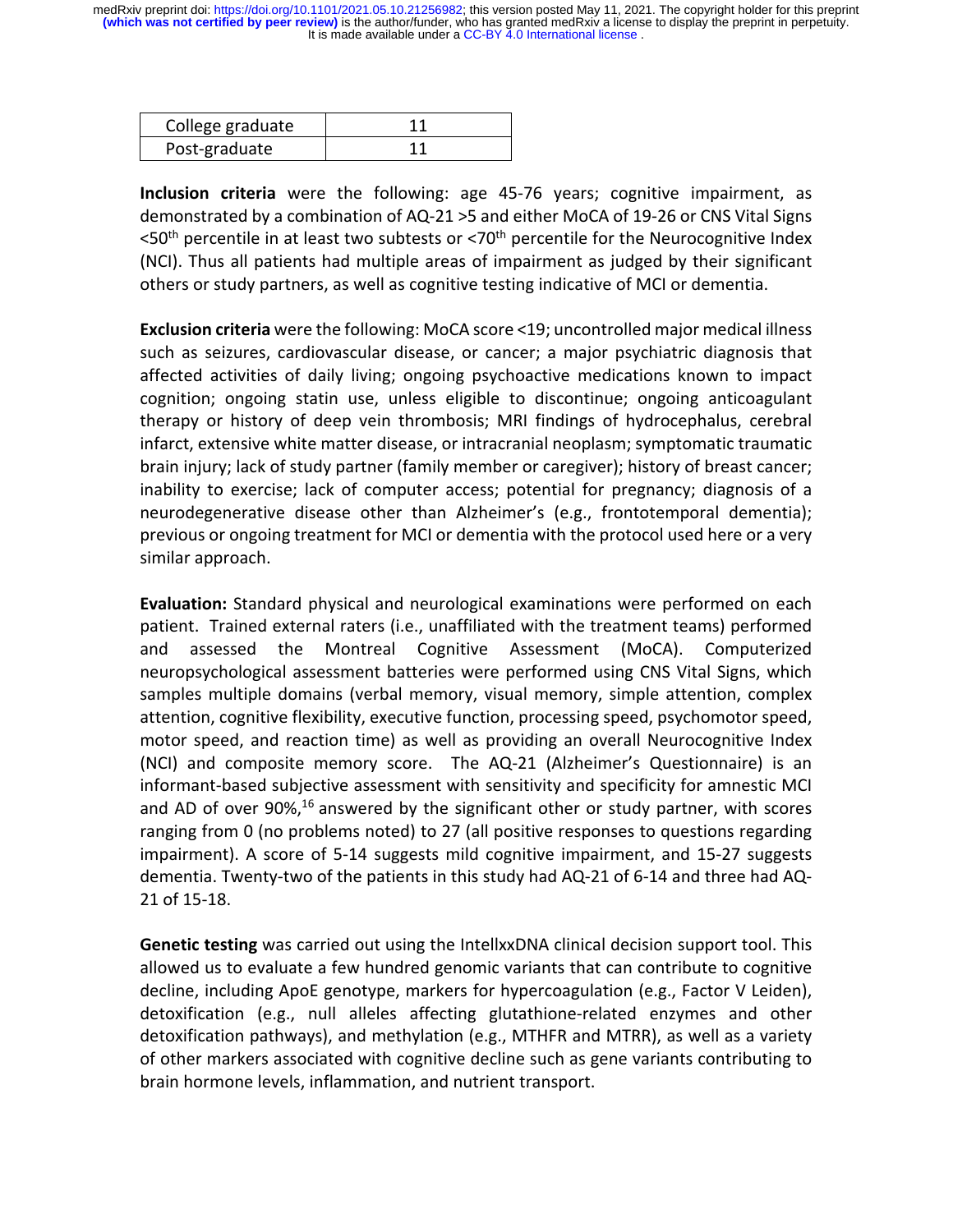**Biochemical tests and biomarkers** were performed to identify markers of insulin resistance (HOMA-IR), protein glycation (hemoglobin A1c), vascular disease (advanced lipid panel, C-reactive protein, homocysteine), systemic inflammation (C-reactive protein, fibrinogen, homocysteine), chronic infection (titers for *Herpes* family viruses (*Herpes simplex type 1*, *Herpes simplex type 2*, *Epstein-Barr virus*, and *Human herpesvirus 6*), *Borrelia*, *Babesia*, *Bartonella*, *Treponema pallidum*, *Human immunodeficiency virus,* and *Hepatitis C virus*), gastrointestinal health (stool analysis of gut pathogens, digestion, absorption, gut immune markers, and microbiome analysis), hormone dysregulation (serum estradiol, progesterone, pregnenolone, DHEA sulfate, testosterone (free and total), sex-hormone binding globulin, prostate-specific antigen (in males), free T3, free T4, reverse T3, and TSH), nutrient status (B vitamins, vitamin D, vitamin E, magnesium, zinc, copper, CoQ10, lipoic acid, omega-6:omega-3 ratio, omega-3 index), toxin or toxicant exposure (metals, organic toxicants, and biotoxins (urinary mycotoxins)), autoimmune markers (e.g., thyroid peroxidase, thyroglobulin, anti-nuclear antigen), immunoglobulins, CD57, nocturnal hypoxemia (oximetry to identify sleep apnea and upper airway resistance syndrome), and other biochemical parameters associated with cognitive decline.

**Magnetic resonance imaging** of the brain with volumetrics was performed for each patient, during initial evaluation and again at the completion of the 9-month treatment protocol. All scans at baseline and follow-up were performed on clinical 3-Tesla MRI scanners with either MPRAGE or SPGR sequences. Segmentation and quantification of the hippocampus and total gray matter were carried out computationally, as described previously<sup>17</sup>. Volumetric change over the 9-month time period was calculated on a percent annualized rate of change. Additionally, each of these volume change rates was adjusted for each participant's total head size, computed as the sum of gray matter, white matter, and cerebrospinal fluid. Rates of change in brain volumes of the hippocampus and total gray matter were then compared to historical data from the indicated references.

**Treatment:** Patients were treated for nine months with a personalized, precision medicine protocol that addressed each patient's identified potentially contributory factors, and cognition was assessed at  $t = 0$ , 3, 6, and 9 months. The goal was to identify and address the factors associated theoretically and epidemiologically (though in some cases yet to be proven causally) with Alzheimer's-related cognitive decline: restore insulin sensitivity, improve hyperlipidemia, resolve inflammation if present (and remove the cause(s) of the inflammation), treat pathogens, optimize energetic support (oxygenation, cerebral blood flow, ketone availability, and mitochondrial function), optimize trophic support (hormones, nutrients, and trophic factors), treat autoimmunity if identified, and detoxify if toxins were identified.

The treatment team included a health coach, nutritionist, and a physical trainer, as well as the physician.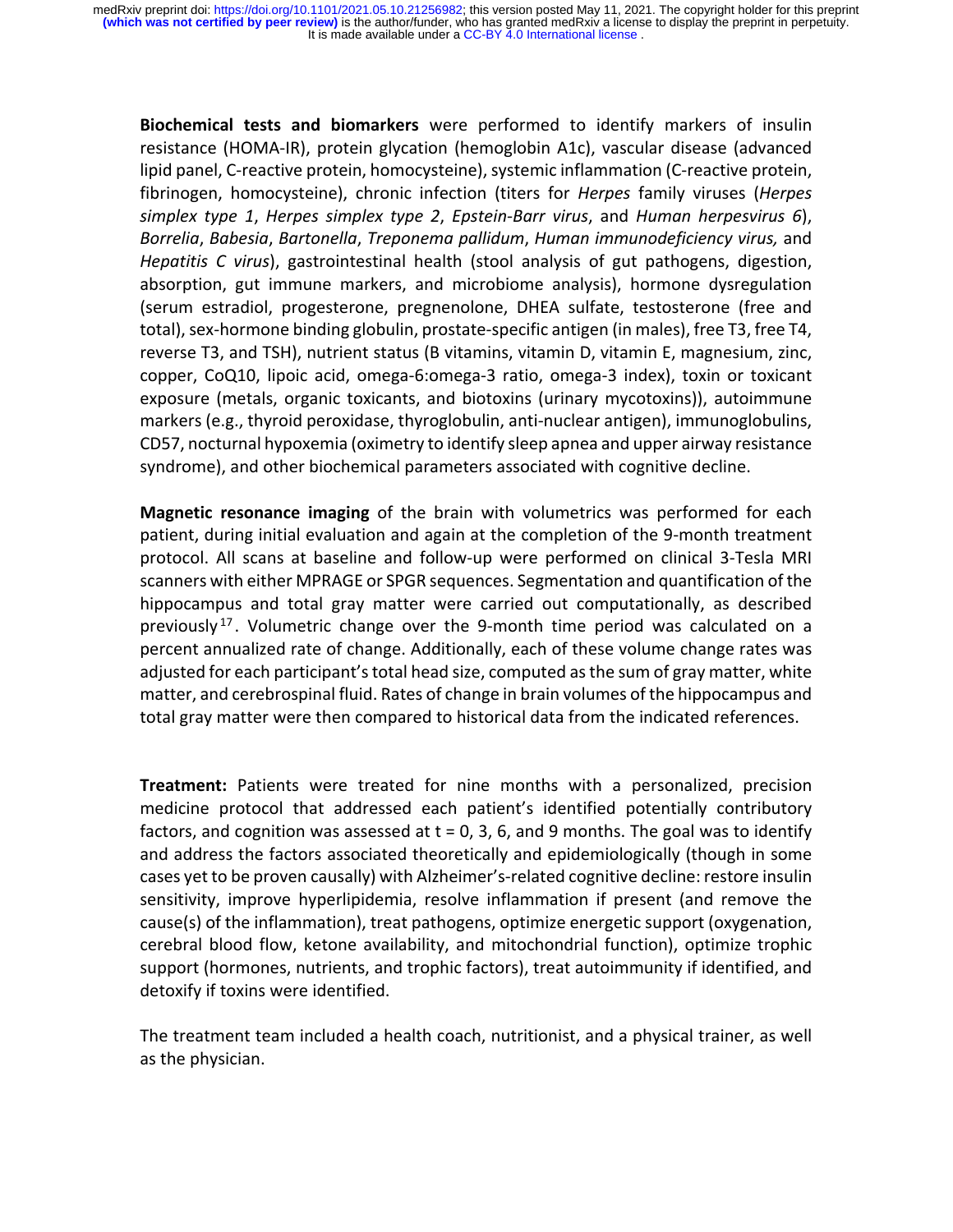**Diet** was a plant-rich, high-fiber, mildly ketogenic diet, high in leafy greens and other nonstarchy vegetables(raw and cooked), high in unsaturated fats, with a fasting period of 12- 16 hours each night. Organic produce, wild-caught low-mercury fish (salmon, mackerel, anchovies, sardines, and herring), and modest consumption of pastured eggs and meats were encouraged, as well as avoidance of processed food, simple carbohydrates, glutencontaining foods, and dairy. Blood ketone levels were monitored with fingerstick ketone meters, with a goal of 1.0-4.0 mM beta-hydroxybutyrate.

**Exercise**, both aerobic and strength training, was encouraged for at least 45 minutes per day, at least six days per week, and facilitated by the personal trainers. High-intensity interval training (HIIT) was recommended a minimum of twice per week.

**Sleep** hygiene was supported to ensure 7-8 hours of quality sleep per night, and all patients without known sleep apnea were tested over several nights using home sleep study devices. In those diagnosed with sleep apnea or upper airway resistance syndrome (UARS), referral for treatment with a continuous positive airway pressure apparatus (CPAP) or a dental splint device (for those identified with UARS) was provided.

**Stress** management included biofeedback and heart-rate variability training with a HeartMath Inner Balance for IOS device, for a minimum of 10 minutes per day.

**Brain training** was carried out using BrainHQ, a HIPAA and SOC-2-compliant platform with empirical validation<sup>18</sup>, for a minimum of 15 minutes daily. Participants trained on 29 cognitive exercises that target the speed and accuracy of information processing.

**Hormones and nutrients**: For those patients with suboptimal hormonal status, bioidentical hormone replacement and appropriate supplements were provided to optimize sex hormone levels, neurosteroids, and thyroid medications as indicated for sub-optimal thyroid function. For those with suboptimal nutrients (e.g., vitamin D, omega-3, B vitamins, CoQ10, or minerals), the appropriate nutrients were provided.

**Gastrointestinal health**: For those with gastrointestinal hyperpermeability, infections, inflammation, or impaired absorption and digestion, gut healing with dietary restriction, gut-healing nutrients, and digestive enzyme support if indicated, along with treatment of any identified dysbiosis, was undertaken.

**Inflammation**: For those with evidence of systemic inflammation, pro-resolving mediators and anti-inflammatory herbal supplements were provided, low-dose naltrexone was prescribed (if there was evidence of autoimmunity), and omega-3 fats included via diet and supplements. Some patients utilized fasting-mimicking diets.

**Infectious agents** associated with cognitive decline or systemic inflammation were identified and treated. For those with evidence of *Herpes simplex* infection or a history of outbreaks, valacyclovir was prescribed for 2-6 months. Active *Epstein-Barr Virus* (EBV)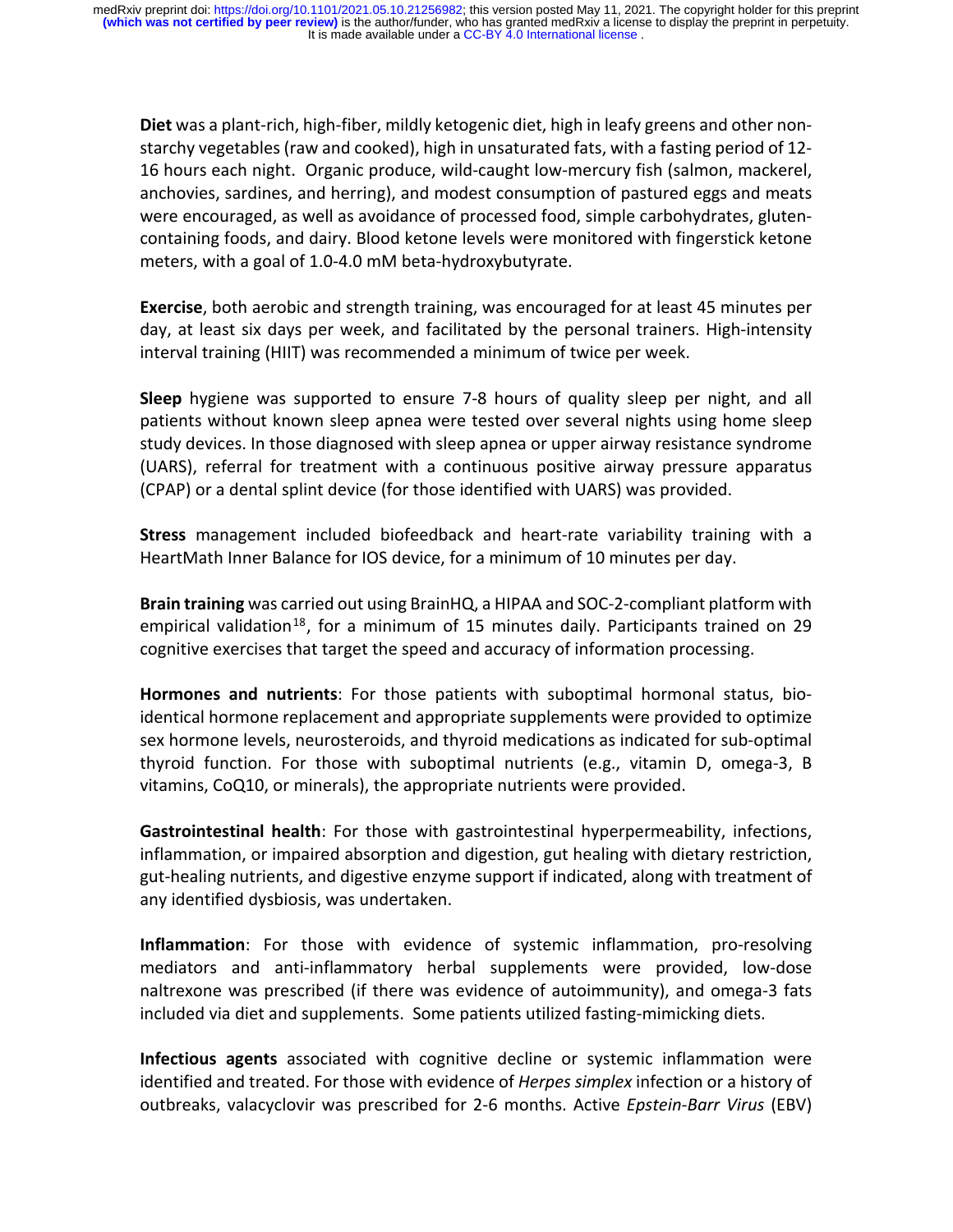was treated with herbal protocols. For those with evidence of tick-borne infections such as *Borrelia*, *Babesia*, or *Bartonella*, organism-sensitive treatment was prescribed with herbal anti-microbials and immune support.

**Toxins and toxicants**: For those with toxicity associated with metals (e.g., mercury or lead), organic pollutants (e.g., benzene, phthalates, or organophosphate insecticides), or biotoxins (e.g., trichothecenes, ochratoxin A, or gliotoxin), targeted detoxification was undertaken with binding agents (e.g., cholestyramine or bentonite clay), sauna, herbs, sulforaphane, and dietary restriction of seafood if indicated.

## **Results**

**Cognition:** The AQ-C is a subjective change scale that is derived from the AQ-21. It is informant-based (significant other or study partner) and has a range from -40 (marked decline in all functions) to +40 (marked improvement in all functions). A Likert-type scale was used, such that the scoring for each of the 20 questions was -2 (much worse), -1 (slightly worse), 0 (no change),  $+1$  (slightly better), or  $+2$  (much better).

Overall results were categorized as no change with a zero score, mild for a score change of 1 or 2 points (mild decline for -1 to -2, and mild improvement for +1 to +2), moderate for a change of 3 to 10 points, and marked change for 11 and greater. Table 2 displays the results.

| <b>Result</b>                    |       | <b>Count Percent</b> |
|----------------------------------|-------|----------------------|
| Marked Decline (-11 to -40)      | 2     | 8%                   |
| Moderate Decline (-3 to -10)     | 1     | 4%                   |
|                                  |       |                      |
| Mild Decline (-1 to -2)          | 0     | 0%                   |
| No Change (0)                    | 1     | 4%                   |
| Mild Improvement $(+1$ to $+2)$  | 3     | 12%                  |
| Moderate Improvement (+3 to +10) | 4     | 16%                  |
| Marked Improvement (+11 to +40)  | 14    | 56%                  |
| <b>Total Improved</b>            | 21/25 | 84%                  |

# **Table 2. AQ-C informant-estimated changes**.

Twenty-one of the 25 patients (84%) were rated as improved by their study partners. Using the Wilcoxon Signed Rank Test, the p-value for this outcome is 0.0005. Assuming a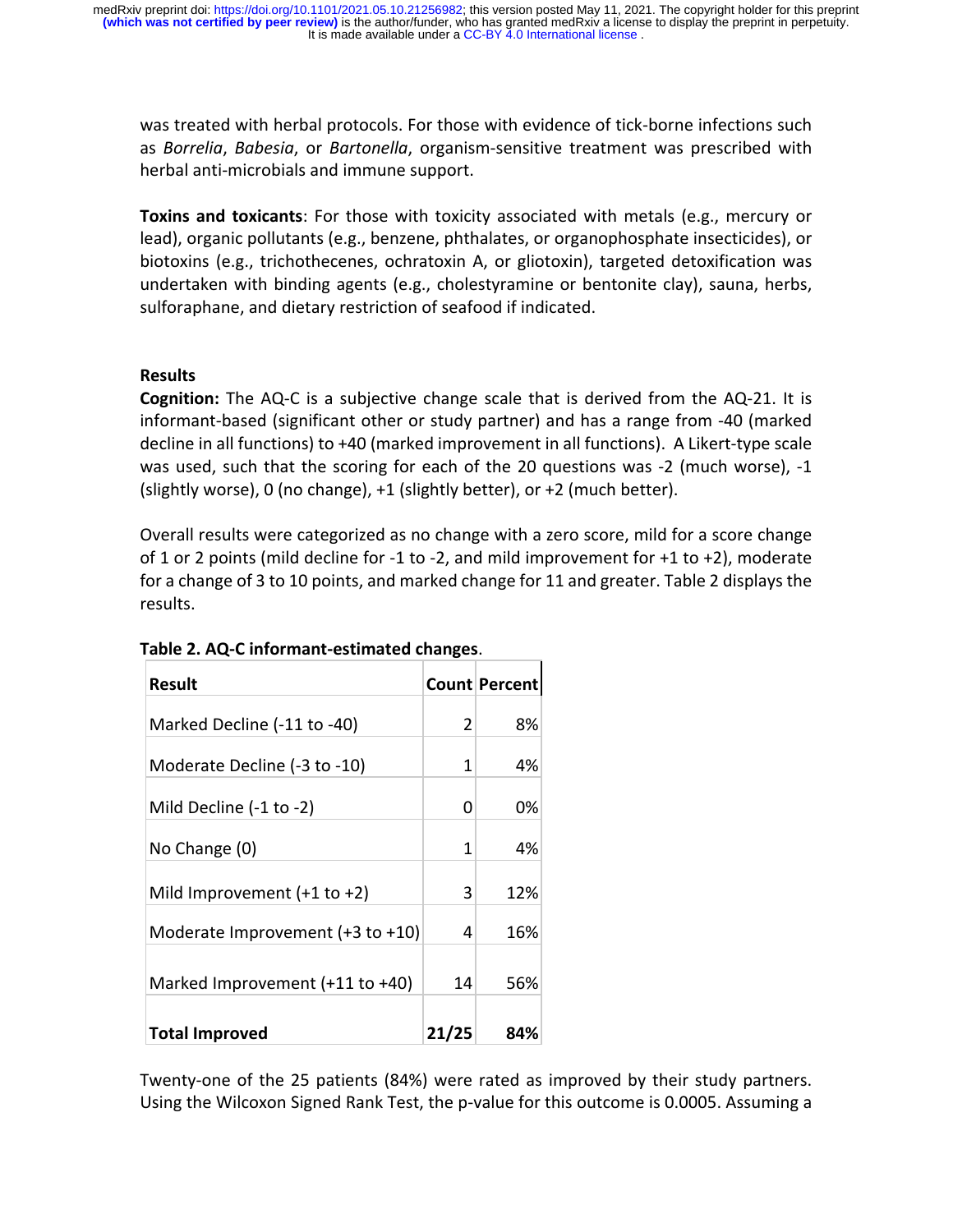random distribution of estimates from study partners of improvement vs. decline, this result is also highly significant ( $p$  <0.01) by chi-square and binomial analyses. This indicates that the 25 participants overall experienced a subjective improvement (as judged by their study partners) over the course of the study period in which they received the treatment.

**CNS Vital Signs** is a computerized neuropsychological assessment used to evaluate cognitive performance and change. The reliability and validity of this battery have been described in previous publications,<sup>19</sup> and this assessment tool is more sensitive than the MoCA in the identification of mild cognitive impairment.<sup>20</sup> The test battery administered for this study included assessments of verbal memory, visual memory (both immediate and delayed), symbol digit coding, Stroop performance, shifting attention, continuous performance, and finger-tapping . Age-matched domain standard scores and percentile ranks were calculated for visual memory, verbal memory, composite memory, motor speed, psychomotor speed, processing speed, reaction time, cognitive flexibility, simple attention, complex attention, and executive function, as well as an omnibus domain score, Neurocognitive Index (NCI).

Figure 1 shows CNS Vital Signs results of the NCI from all patients who completed the study at baseline, 3 months, 6 months, and 9 months of treatment. Figure 2 summarizes medians and quartile results for the NCI at each time point. Comparing the results at outset to those at completion revealed an improvement in the Neurocognitive Index from  $95.6 \pm 8.4$  to  $105.0 \pm 10.1$  (p = 0.0001 by paired t-test), which corresponds to an increase from the 38<sup>th</sup> percentile to the  $63<sup>rd</sup>$  percentile, and indicates an improvement that is highly statistically significant.

Visual analysis of the NCI data revealed it was not uniformly normal across time periods. As such, it was considered prudent to use a nonparametric related-samples Friedman's two-way analysis of variance by rank to evaluate change across the four periods NCI data were collected (t=0, 3, 6, and 9 months). The overall test indicated a significant difference across the NCI time periods [chi square (3) 29.646, p<0.001]. Pair-wise comparisons with Bonferroni correction revealed that the baseline NCI score was significantly different from the NCI score at 3 months ( $p=0.023$ ), 6 months ( $p<0.001$ ), and 9 months ( $p<0.001$ ), with NCI at 3 months significantly different from NCI at 9 months (p=0.006).

The range of percentile changes in the CNS Vital Signs NCI was from -9 (32<sup>nd</sup> percentile  $\rightarrow$ 23<sup>rd</sup> percentile) to +74 (5<sup>th</sup> percentile  $\rightarrow$  79<sup>th</sup> percentile). Twenty-one of the 25 patients improved their CNS Vital Signs NCI scores (84%), one was unchanged (4%), two declined (8%), and one NCI (4%) was considered invalid due to visual field abnormalities.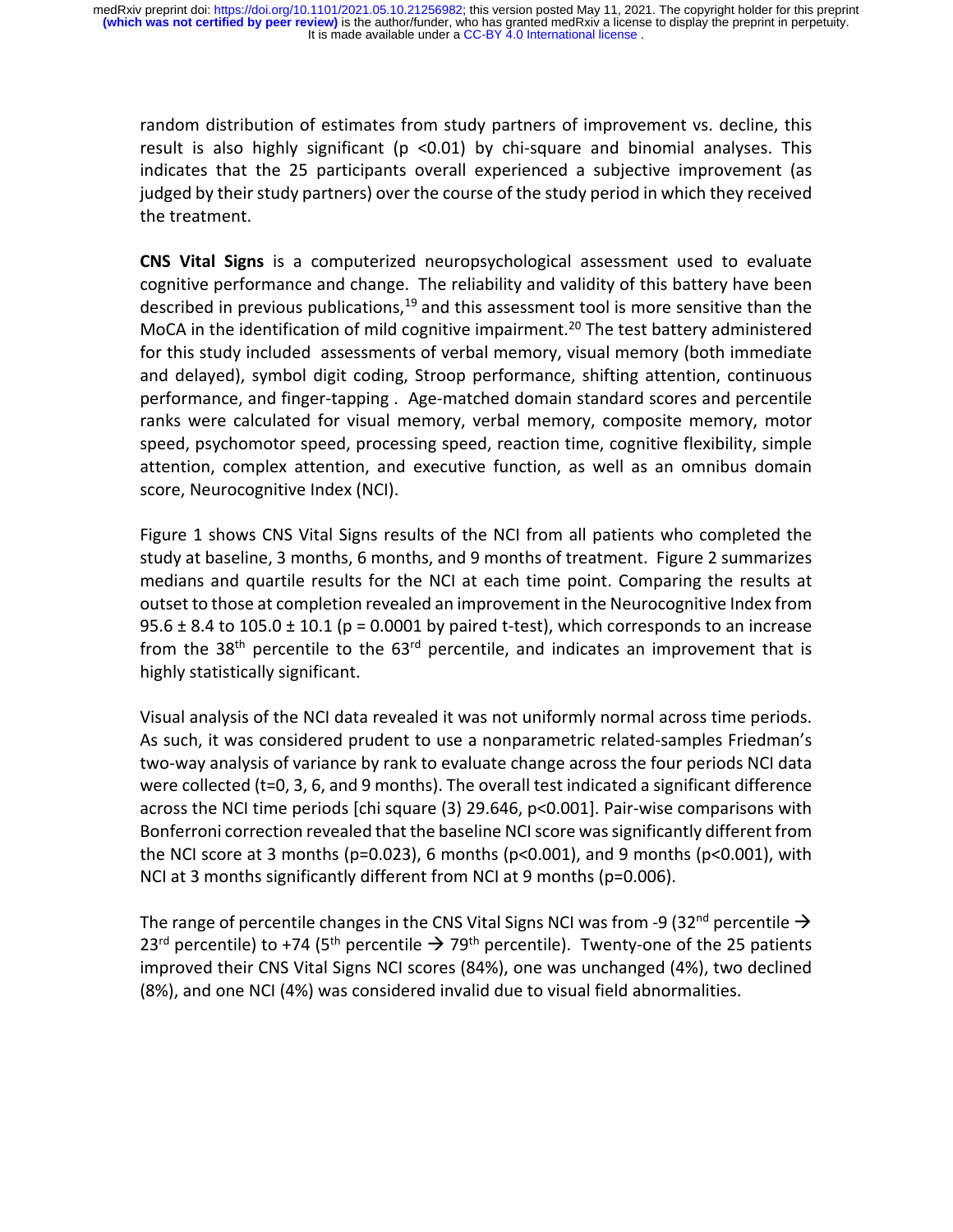

**Fig. 1**. Neurocognitive index for all 25 patients at baseline, 3 months, 6 months, and 9 months of treatment.

Individual domains of the CNS Vital Signs battery were also evaluated. These domains were normally distributed on visual inspection and a repeated measures ANOVA was utilized. For tests that violated Mauchly's test of sphericity, a Greenhouse-Geiser correction was utilized for reported p values. The repeated measures ANOVA revealed that mean CNS Vital Signs domain tests differed statistically significantly between time points, Pillai's Trace 1.0 (*F*(10, 13) = 3001.696, *p* <0.001). Significant main effects were found for Psychomotor Speed (p<0.001), Executive Functioning (p<0.001), Motor Speed (p<0.001), Verbal Memory (p=0.007), Simple Attention (p=0.010), Cognitive Flexibility (p=0.013), and Reaction Time (p=0.036). All of these had significant linear trends indicating improved performance from baseline to 9 months except for Processing Speed, which displayed a significant quadratic trend, with the best performance being at 9 months.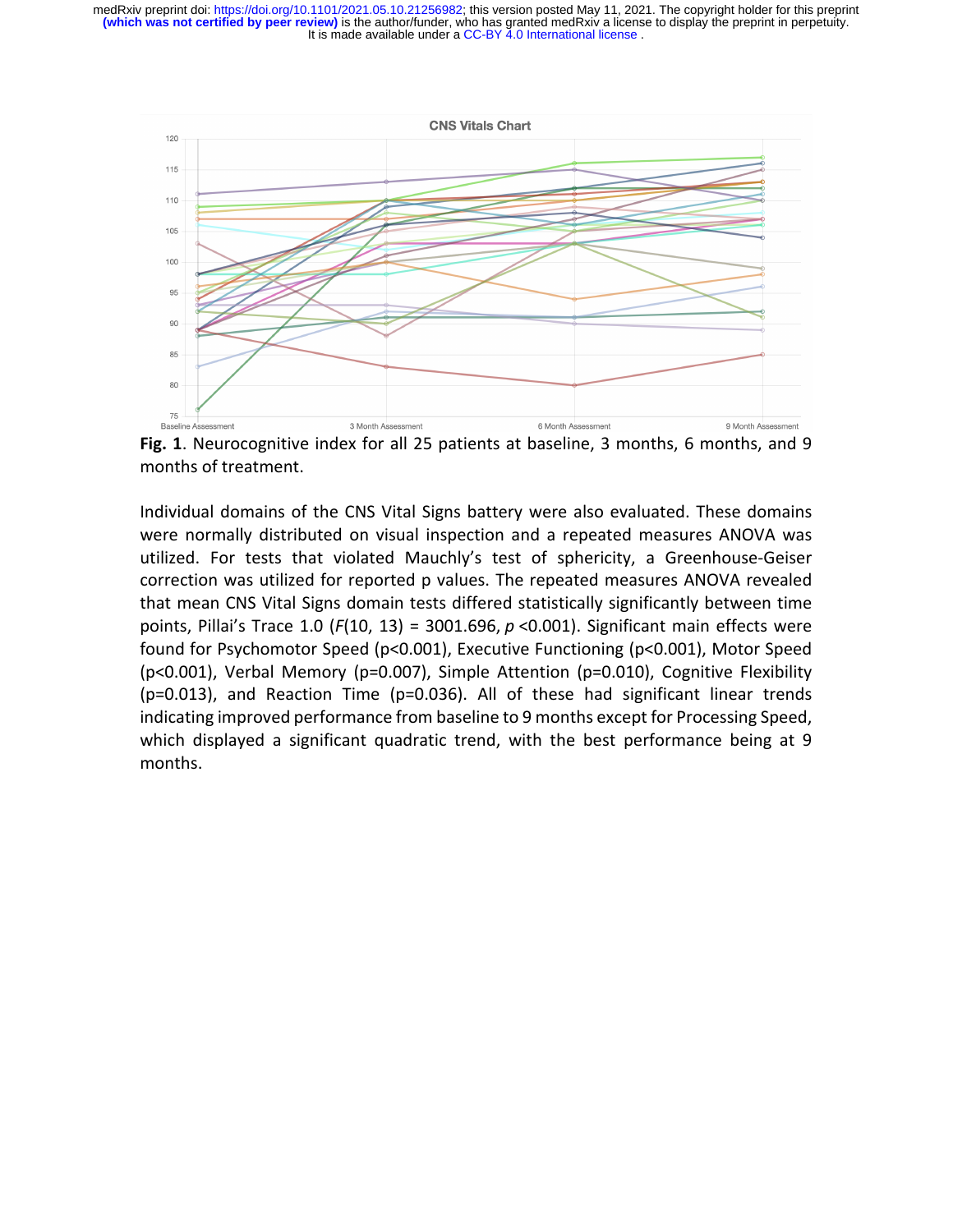

**Fig. 2**. Neurocognitive indices (NCI) for the 25 patients at baseline, 3 months, 6 months, and 9 months. Dots represent scores, boxes represent second and third quartiles, horizontal lines within boxes represent medians, x represents means, and whiskers represent first and fourth quartiles. The ordinate represents NCI as percentile for age.

**Montreal Cognitive Assessment** (MoCA) was also used to evaluate the patients (version 8.1 at baseline, 8.2 at 3 months, 8.3 at 6 months, and 8.1 at 9 months), and baseline MoCA scores ranged from 19 to 30, with a mean of 24.6 and standard deviation of 3.52. Final scores ranged from 19 to 30, with a mean of 27.56 and a standard deviation of 3.04 (Fig. 3).

As the MoCA is not normally distributed and represents ordinal data, a nonparametric statistical test was utilized. A related-samples Friedman's two-way analysis of variance by rank was used to evaluate change across the four periods during which MoCA data were collected. The overall test indicated a significant difference across the MoCA time periods [chi square (3) 16.923, p=0.001]. Pair-wise comparisons with Bonferroni correction revealed that the baseline MoCA score was significantly different from the MoCA score at 6 months ( $p=0.016$ ) and 9 months ( $p<0.001$ ), with MoCA at 3 months significantly different from MoCA at 9 months (p=0.006).

The range of MoCA changes was from -2 (21 $\rightarrow$ 19) to +11 (19 $\rightarrow$ 30). Of the 25 patients, 19 (76%) improved their scores, 3 (12%) showed decline in scoring, and 3 (12%) were unchanged. These results are compatible with those from the AQ-C and CNS Vital Signs in demonstrating improvement that is highly significant statistically. For comparison,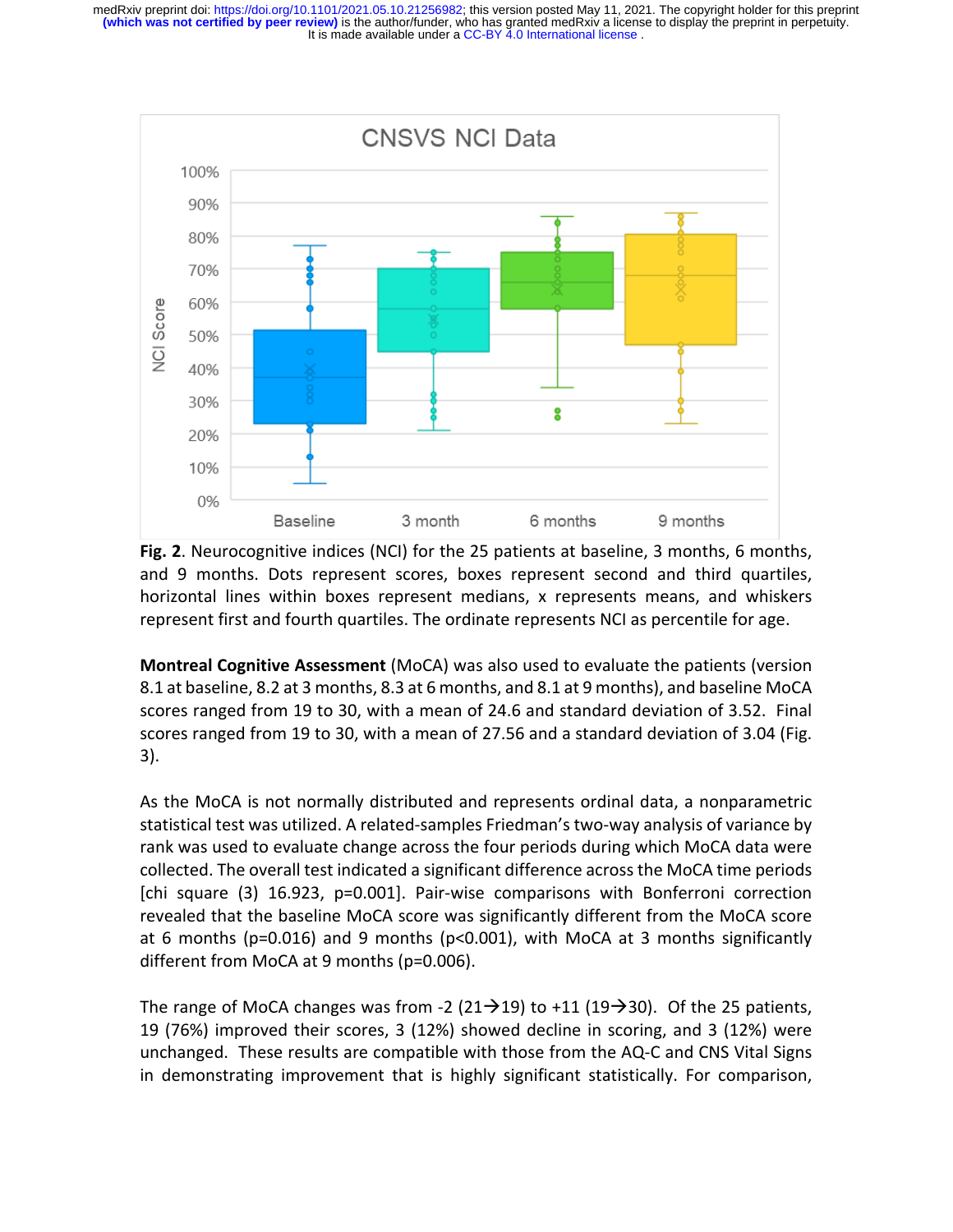

historical controls without cognitive complaints reduced their MoCA scores by an average of 0.52 points annually.<sup>21</sup>

**Fig. 3**. MoCA scores (dots), means (x), medians (bars; note that the median at 6 months was 29), and lowest and highest quartiles (whiskers) for the 25 subjects.

**Brain training** was, as noted above, undertaken by all patients, and the performance on BrainHQ, although intended as an interventional component, offers preliminary insight into cognitive performance and its decline or improvement during the 9-month trial. All 25 of the patients improved their BrainHQ percentile composites during the trial, with a mean improvement of 21% (range: 9% - 33%).

**Brain MRI with volumetric quantification:** Gray matter volumes of the trial patients were increased by a mean of 0.3% on an annualized basis. For comparison, longitudinal gray matter volumestypically decrease by an average of 0.83-0.92% per year for those without cognitive decline<sup>22</sup>, and 2.20-2.37% for those with Alzheimer's<sup>23</sup>.

Hippocampal volumes of the trial patients were decreased at an annualized rate of 1.29%. For comparison, hippocampal volumes decrease in patients with MCI or Alzheimer's disease at an annualized rate of 3.5-4.66%, and in cognitively stable controls at an average rate of 1.41-1.73%. $24,25$  (Note, however, that those references did not utilize the same computerized analysis of gray matter and hippocampal volumes used here, which may or may not have impacted results.) Thus both gray matter volume changes and hippocampal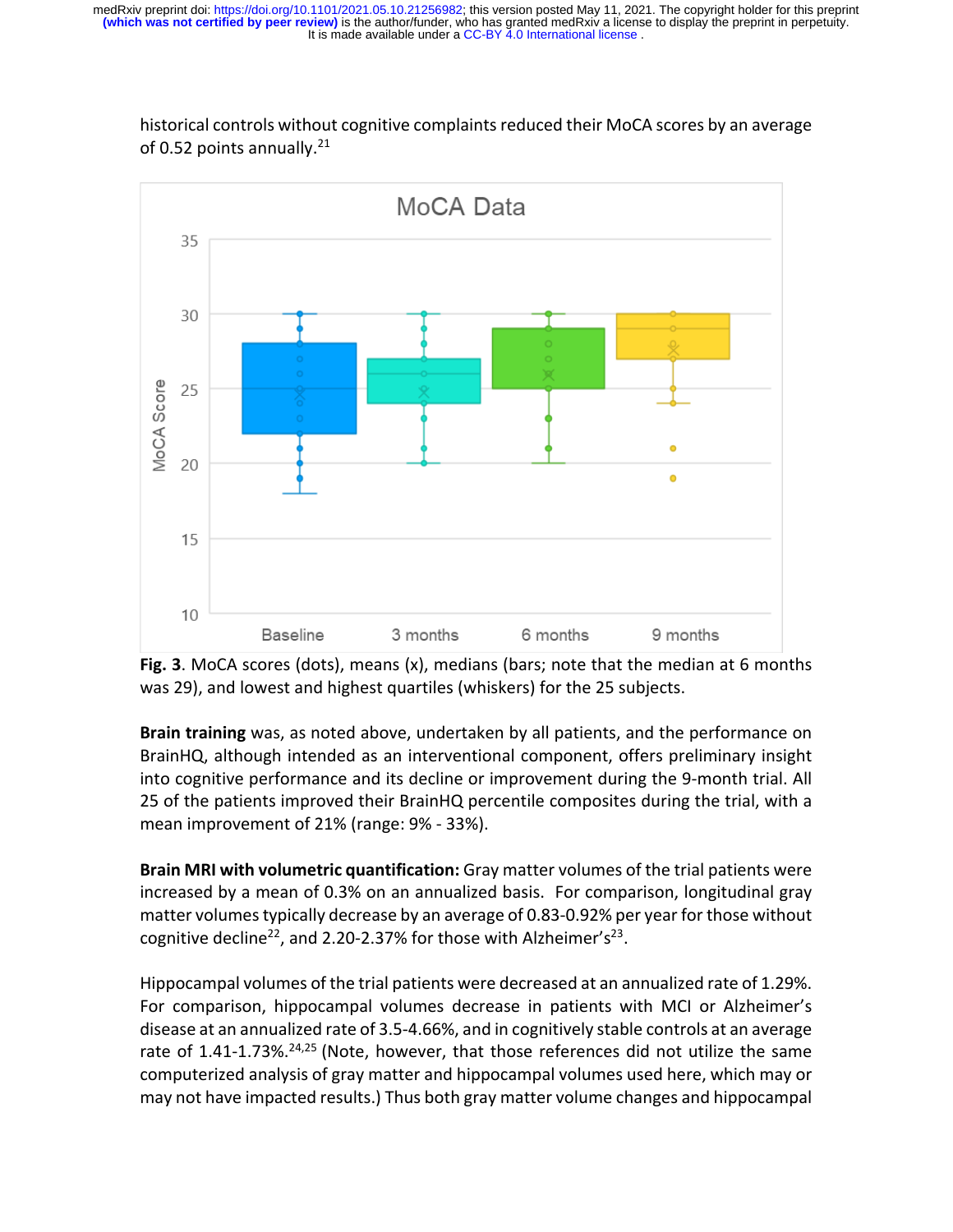volume changes were observed to be better than expected—not only in comparison to patients with Alzheimer's but also in comparison to healthy aging adults—based on historical studies.

#### **Discussion**

The results of this proof-of-concept trial support the performance of a larger, randomized, controlled clinical trial. The magnitudes of effects, proportion of patients improved, and combinations of improvements observed here—in MoCA scores, CNS Vital Signs scores, AQ-C, BrainHQ, and MRI volumetrics—have not been reported previously. Thus the overall results support the notion that a precision medicine approach to the cognitive decline of Alzheimer's disease and mild cognitive impairment may be an effective strategy, especially with continued optimization over time.

The approach utilized in this trial departs sharply from traditional treatment strategies for MCI and Alzheimer's disease, which have largely been monotherapeutic, monophasic, non-personalized, and blind, i.e., cause-independent, thus not targeted to the underlying drivers of the disease in each person, but rather to common downstream consequences and/or secondary drivers, such as amyloidosis. This is likely at least in part because Alzheimer's disease remains a disease of unknown, and controversial, etiology, with many competing theories, none of which has led to effective treatment. The dominant theory over the past three decades has been the amyloid cascade hypothesis<sup>26</sup>, but numerous antibodies targeting the associated amyloid have failed to improve cognition (although a recent trial that failed to improve cognition or halt decline nevertheless slowed decline by  $32\%/^{27}$ ).

The strategy utilized in this study also differs from preventive management of Alzheimer's disease risk factors<sup>28</sup>, an emerging strategy whose interventions are informed by statistical associations rather than by individual network diagnostics, and whose main purpose is to delay rather than to halt and reverse cognitive decline, although both strategies are compatible in ideology and complementary in practice.

The positive results from the proof-of-concept trial reported here are compatible with the notion that Alzheimer's disease represents a complex network insufficiency. Therefore, multi-factorial optimization of network function and support offers a rational therapeutic strategy. It might be argued that the strategy utilized for this trial targets associated biochemical pathways but not necessarily causal ones. However, both the utilization of genomics to help identify underlying causal factors and the cognitive improvements documented in this study argue that at least some of the biochemical targets addressed are indeed causal. Moreover, due to the small-world nature of biochemical and signaling networks, targeting a sufficient number of associated pathways is likely to impact the causal ones, even if indirectly*.* Nonetheless, it will be important for future studies to continue to dissect and prioritize the targeted interventions in order to develop an optimal protocol for each individual.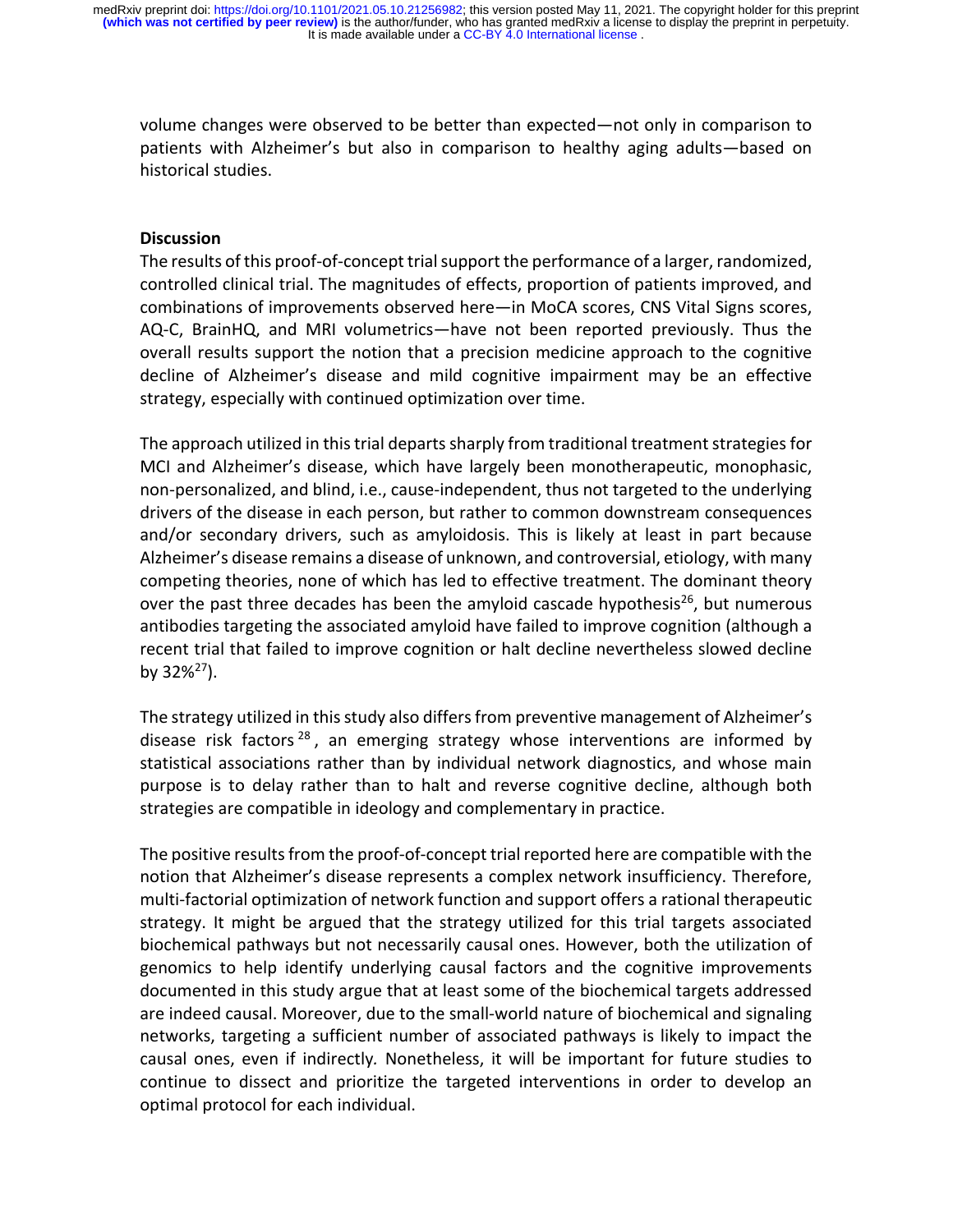One potential concern regarding the positive results reported here is whether they may simply be due to practice effects. There are several points that make this possibility highly unlikely: (i) the CNS Vital Signs testing has been designed to minimize such effects, and this has been demonstrated experimentally<sup>29</sup>; (ii) the 3-month interval renders practice effects less likely than shorter duration intervals; (iii) the magnitude of the effects (e.g., MoCA increases from  $19\rightarrow 30$ ) are incompatible with practice effects, which are typically much more modest; (iv) different MoCA tests were used for baseline, 3-month, and 6 month evaluations, with 9-month repeating the baseline version, in order to minimize practice effects; (v) the AQ-C score improvements provided confirmation of the increased MoCA and NCI scores.

There are several points worthy of further clarification and discussion: first, potential trial patients with MoCA scores of 18 and lower were excluded from this study, and therefore, although there are anecdotal reports of patients with such scores showing improvement with a similar precision medicine approach, $30$  the current study offers no insight into the treatment of patients in that group.

Second, the MoCA score improvements reported here suffered from a ceiling effect, because several patients with MCI who met the entry criteria based on cognitive complaints, AQ-21 >5, and qualifying CNS Vital Signs scores had MoCA scores of 28-30 at baseline. With the inclusion of those 7 patients, the mean change in MoCA score was +2.96, whereas removing those patients increased the mean MoCA change to +3.89. Nonetheless, even with the inclusion of those patients, the improvement in MoCA scores was highly significant. Furthermore, the more sensitive CNS Vital Signs test<sup>31</sup> provided a dynamic range for these 7 patients with baseline MoCA of 28-30 (despite clear cognitive complaints and AQ-21 >5), and 6 of the 7 improved their NCI, with the other remaining unchanged.

Third, the COVID-19 pandemic began during this trial, and may have impacted some of the results. Many of the patients found themselves unable to visit gyms and swimming pools, unable to work with personal trainers or health coaches, sheltering in place in homes with high mycotoxin levels, having more difficulty obtaining the food necessary for the diet used in the protocol (many elderly were encouraged not to leave home early in the pandemic), and with increasing social isolation. A few of the patients reduced their compliance in association with the pandemic instructions for sheltering in place and social distancing. In 7 of the 25 patients, their 6-month MoCA scores were slightly higher than their 9-month scores, and similar effects were seen for the NCI scores. Thus, without the pandemic, the improvements documented here may have been greater. However, although the long-term effects may be more substantial, the overall effects on the scores did not affect the high degree of statistical significance.

Fourth, the MRI effects observed, although promising, were modest. The gray matter volume change of +0.3% is ostensibly different than the expected -2.20-2.37%, but further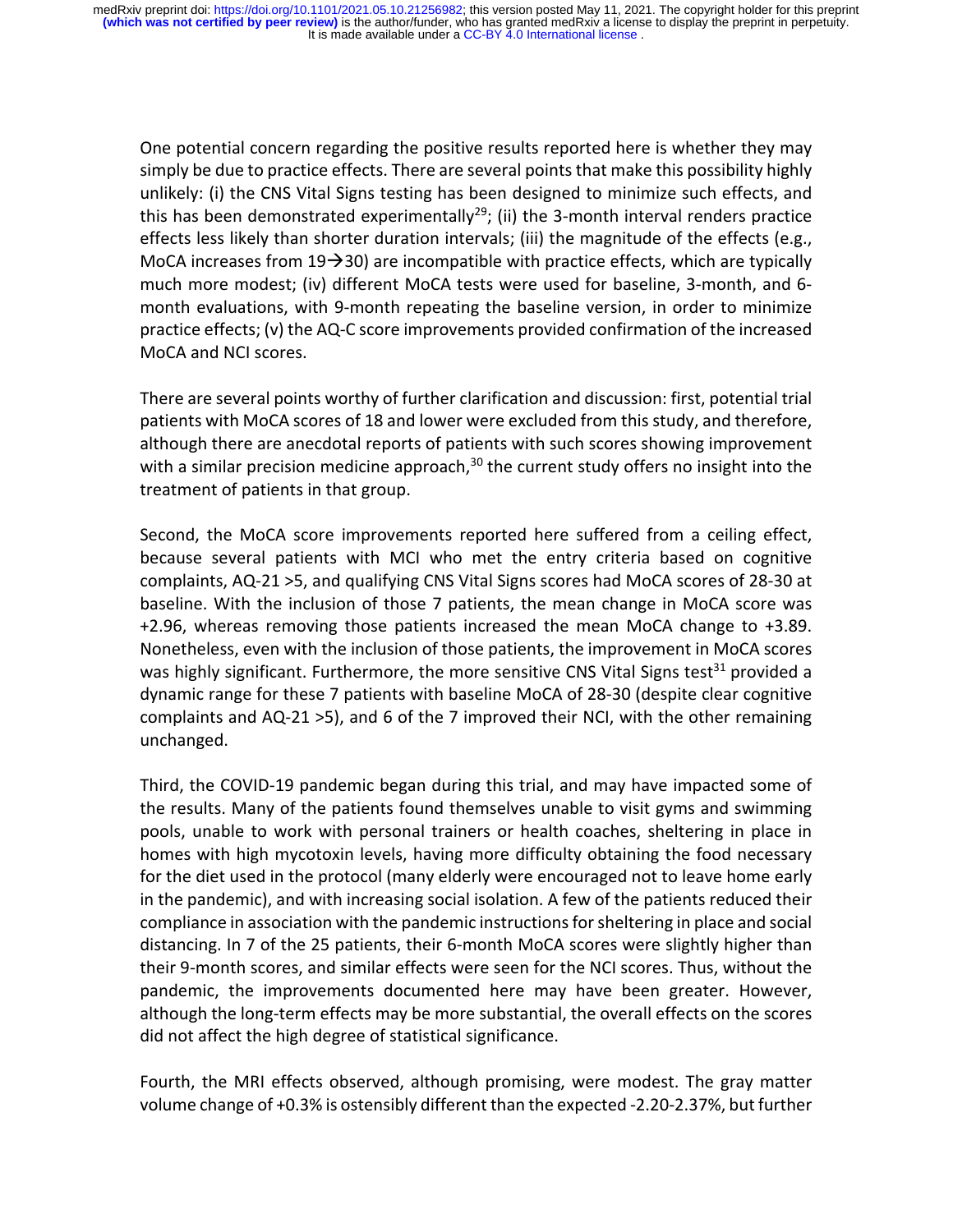studies will be required to confirm that gray matter atrophy is affected by the approach used here. Similarly, the hippocampal volume change of -1.29% observed is better than the -3.5% to -4.66% expected from previous studies on patients with MCI or dementia,<sup>32</sup> and better than even the more modest loss (-1.73%) recorded in cognitively stable controls, yet further studies will be required to confirm this effect.

Fifth, a previously reported precision medicine approach to cognitive decline<sup>33</sup> showed no significant improvement in those with MCI or dementia, in contrast to the results reported here. However, that study was more modest in both the evaluation and treatment protocols employed—for example, many of the pathogens and toxins evaluated and treated in the current study were not addressed in that study—and therefore, it is possible that success with such an approach will require identifying and targeting the many potential contributors to cognitive decline, as opposed to restricting the therapy to a more limited subset.

Sixth, this proof-of-concept trial lacks a direct comparison to patients treated pharmacologically or untreated. However, historical data have shown repeatedly that patients with MCI or early dementia undergo a downhill course;<sup>34</sup> moreover, the trial noted above<sup>35</sup> included analysis of low-compliance patients with MCI or early dementia, with initial deficits similar to the group reported here, and recorded decline in those patients. Therefore, our finding of improvement relative to baseline would likely reveal even greater improvement if compared to a control group, since decline rather than stability is the observed natural course of MCI and early dementia.

Seventh, there were no serious adverse events recorded in this study. On the contrary, most patients improved their overall health, and unpublished observations show that some patients will no longer require anti-hypertensives, anti-diabetes drugs, or lipidlowering agents, as they address the contributors to cognitive decline. This is compatible with the approach of identifying and targeting the root cause contributors to cognitive decline, improving resilience and overall health.

Eighth, since cerebrospinal fluid was not analyzed for amyloid-beta peptide and tau in these patients, it may be argued that they did not have Alzheimer-associated pathology. However, the vast majority of patients in this age group who show progressive cognitive decline, with AQ-21 >5, abnormal MoCA scores, and who are ApoE4+, do indeed have Alzheimer-associated pathology. If the protocol used here were only effective for patients with non-Alzheimer's-associated pathology, then the ApoE4+ group would be expected to do worse than the ApoE4-negative group. However, both groups—the ApoE4+ group and the ApoE4- group—showed statistically significant improvements in MoCA and NCI. This does not exclude the possibility that some of the patients in the study could have had non-Alzheimer's pathology, but it supports the conclusion that the protocol used is effective for patients with Alzheimer's pathophysiology, at least those with MoCA scores of 19 and higher.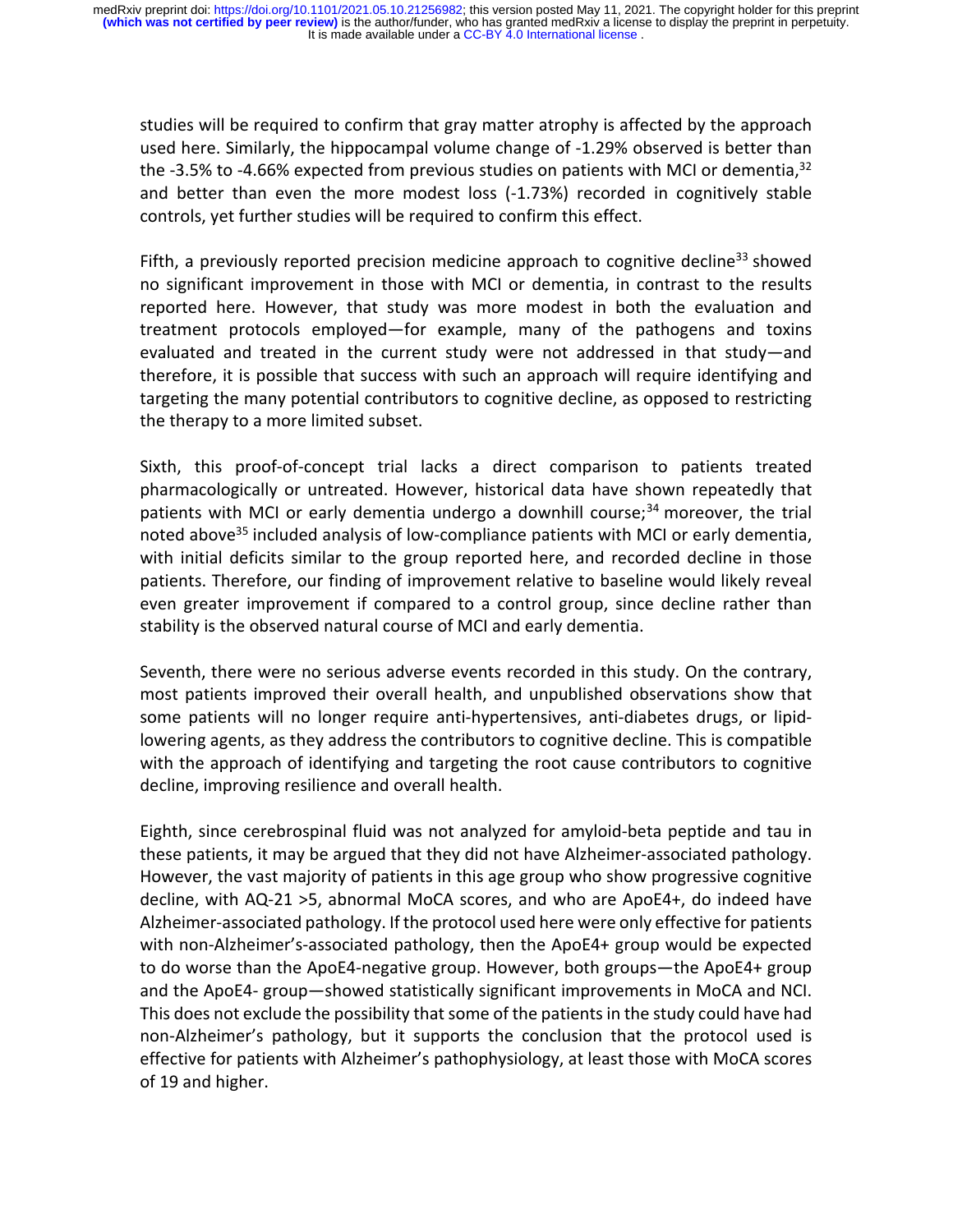Finally, this study confirms and extends anecdotal reports that it is possible to reverse cognitive decline in MCI and early dementia with a personalized, precision medicine protocol, but it does not show that it is practical to do so. The analysis involved is more comprehensive than is currently in use in memory centers, the data sets collected more extensive, the behavioral alterations required of the patients more demanding, the time required by the team of practitioners greater, and the cost significant (although far less than an assisted living facility). Further refinement and simplification of the protocol may render it more feasible, accessible, and affordable. Furthermore, given the recognized biochemical targets of the interventions, novel pharmaceutical agents may become a critical part of an optimal protocol, and, in a complementary fashion, future trials of new drug candidates may enjoy more successful outcomes when conducted in the context of precision medicine protocols.

## **Acknowledgments**

We are grateful to the Four Winds Foundation for its support, to Diana Merriam and Gayle Brown for their support of this study, and to Dr. David Perlmutter for introductions. For providing diagnostics for the trial, we thank CNS Vital Signs, Posit Science, HeartMath, Great Plains Laboratory, Cyrex Laboratory, Armin Labs, Bio-Botanical Research, Genova Diagnostics, Doctors Data, IntellxxDNA, RadNet, and Norcal Imaging. We also thank Brainreader ApS for providing use of the Neuroreader software for the imaging analyses in this study. For clinical support, we thank Michael Atkinson, Derek Barber, Mac Dodds, James Gaydos, Doug Jaser, Lynn Killips, Karen Preskenis, Renée Riley-Adams, Venessa Rodriguez, Kia Sanford, and Sheila Wagner. For research support leading to this trial, we are grateful to Phyllis and James Easton. We thank Dr. Alexei Kurakin and Dr. Aida Lasheen Bredesen for comments on the manuscript. The funders of this study had no role in study design, data collection, data analysis, data interpretation, or writing the report. Dr. D. Bredesen consults for Apollo Heath, which had no role in study design, data collection, data analysis, data interpretation, or writing the report.

## **References**

<sup>1</sup> https://clinicaltrials.gov/ct2/show/study/NCT03883633

<sup>2</sup> James BD, Leurgans SE, Hebert LE, Scherr PA, Yaffe K, Bennett DA. Contribution of Alzheimer disease to mortality in the United States. *Neurology*. 2014;82(12):1045-1050. doi:10.1212/WNL.0000000000000240.

<sup>3</sup> Mintun MA, Lo AC, Duggan Evans C, et al. Donanemab in Early Alzheimer's Disease [published online ahead of print, 2021 Mar 13]. *N Engl J Med*. 2021;10.1056/NEJMoa2100708. doi:10.1056/NEJMoa2100708.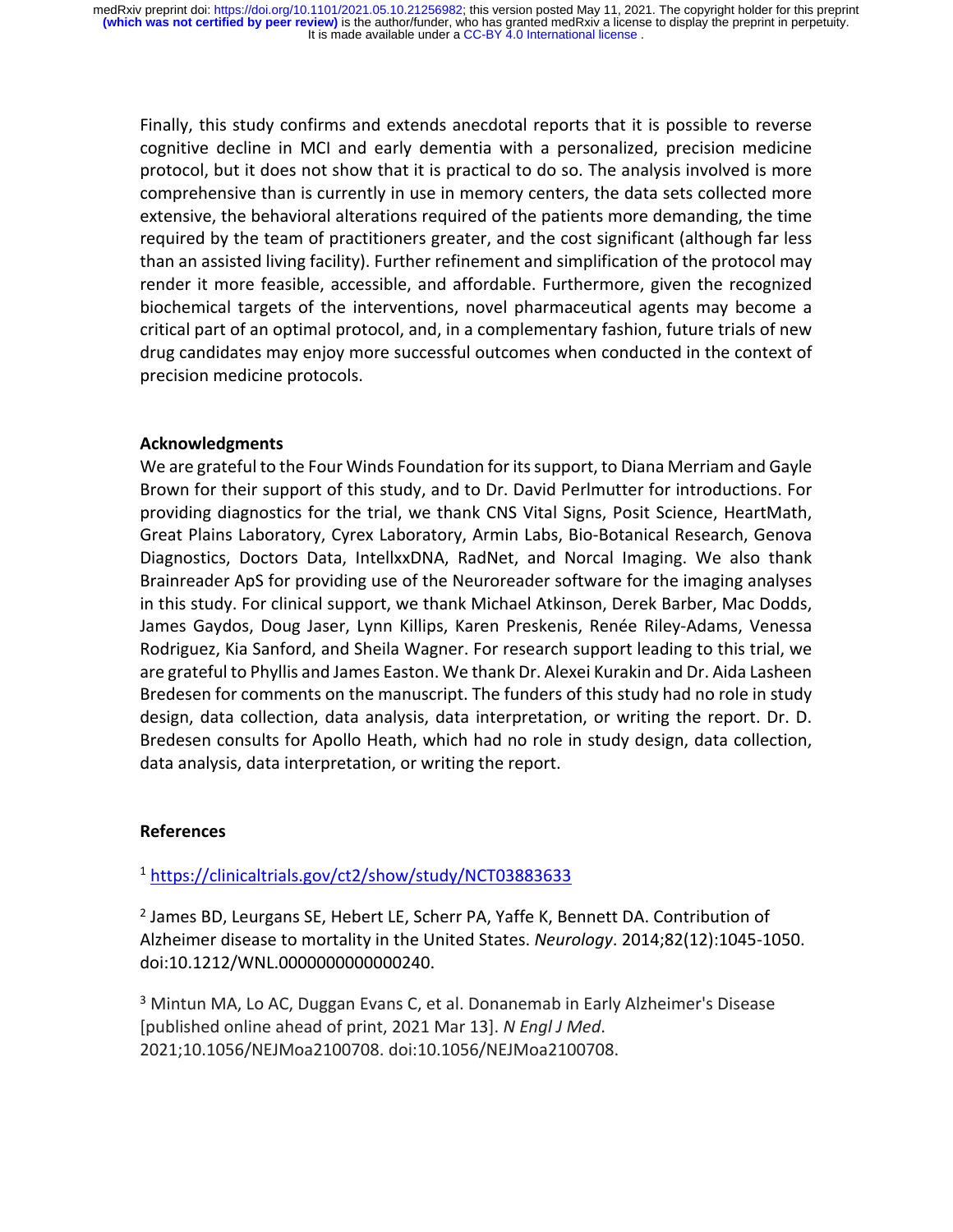It is made available under a CC-BY 4.0 International license. medRxiv preprint doi: https://doi.org/10.1101/2021.05.10.21256982; this version posted May 11, 2021. The copyright holder for this preprint<br>(which was not certified by peer review) is the author/funder, who has granted med

<sup>4</sup> Kato, S., Kim, K.H., Lim, H.J. et al. Real-world data from a molecular tumor board demonstrates improved outcomes with a precision N-of-One strategy. *Nat Commun* 11, 4965 (2020). doi.org/10.1038/s41467-020-18613-3.

<sup>5</sup> Ramesh Kandimalla, Vani Thirumala, P. Hemachandra Reddy, Is Alzheimer's disease a Type 3 Diabetes? A critical appraisal, Biochimica et Biophysica Acta (BBA) - *Molecular Basis of Disease,* Volume 1863, Issue 5, 2017, Pages 1078-1089. doi.org/10.1016/j.bbadis.2016.08.018.

<sup>6</sup> Itzhaki RF, Lathe R, Balin BJ, et al. Microbes and Alzheimer's Disease. *J Alzheimers Dis.* 2016;51(4):979-984. doi:10.3233/JAD-160152.

 $<sup>7</sup>$  Karran E, De Strooper B. The amyloid cascade hypothesis: are we poised for success or</sup> failure? *J Neurochem.* 2016 Oct;139 Suppl 2:237-252. doi: 10.1111/jnc.13632.

<sup>8</sup> Kametani F, Hasegawa M. Reconsideration of Amyloid Hypothesis and Tau Hypothesis in Alzheimer's Disease. *Front Neurosci.* 2018;12:25. Published 2018 Jan 30. doi:10.3389/fnins.2018.00025.

<sup>9</sup> Aoyagi A, Condello C, Stöhr J, et al. Aβ and tau prion-like activities decline with longevity in the Alzheimer's disease human brain. *Sci Transl Med.*  2019;11(490):eaat8462. doi:10.1126/scitranslmed.aat8462.

<sup>10</sup> Heneka MT, Carson MJ, El Khoury J, et al. Neuroinflammation in Alzheimer's disease. *Lancet Neurol.* 2015;14(4):388-405. doi:10.1016/S1474-4422(15)70016-5.

<sup>11</sup> Craft S, " Insulin Resistance and Alzheimers Disease Pathogenesis: Potential Mechanisms and Implications for Treatment", *Current Alzheimer Research* (2007) 4: 147. doi.org/10.2174/156720507780362137.

 $12$  Ye X, Tai W, Zhang D. The early events of Alzheimer's disease pathology: from mitochondrial dysfunction to BDNF axonal transport deficits. *Neurobiol Aging.* 2012;33(6): doi:10.1016/j.neurobiolaging.2011.11.004.

<sup>13</sup> Bredesen DE. Reversal of cognitive decline: A novel therapeutic program. *Aging* (Albany NY). 2014; 6:707-717. doi.org/10.18632/aging.100690.

<sup>14</sup> Bredesen DE, Amos EC, Canick J, et al. Reversal of cognitive decline in Alzheimer's disease. *Aging* (Albany NY). 2016;8(6):1250-1258. doi:10.18632/aging.100981.

<sup>15</sup> Bredesen DE, Sharlin K, Jenkins D, Okuno M, Youngberg W, et al. (2018) Reversal of Cognitive Decline: 100 Patients. *J Alzheimers Dis Parkinsonism* 8: 450. doi: 10.4172/2161-0460.1000450.

<sup>16</sup> Malek-Ahmadi M, Sabbagh MN. Development and Validation of the *Alzheimer's Questionnaire* (AQ). *J Nat Sci.* 2015;1(5):e104.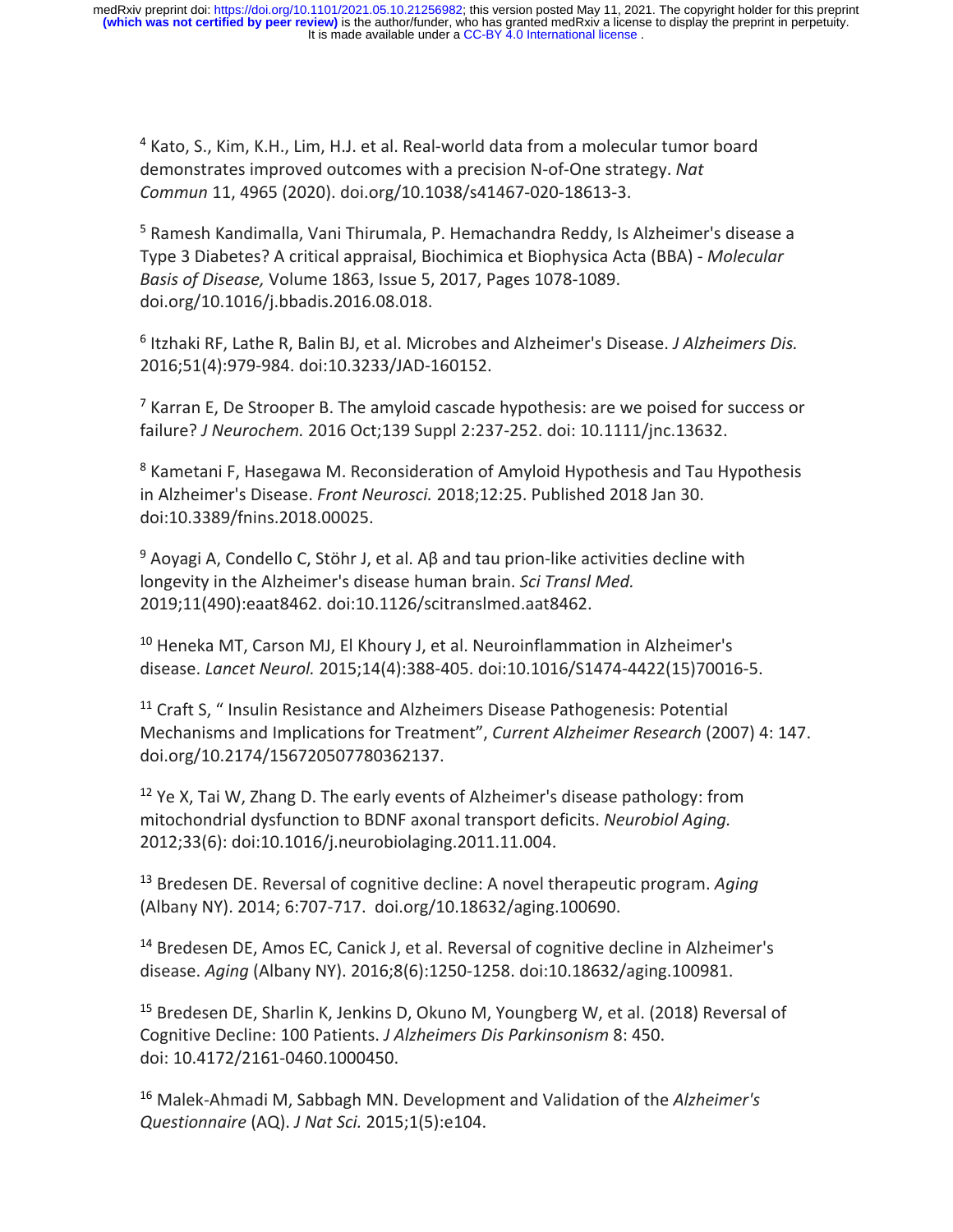<sup>17</sup> Ahdidan J. Raii CA. DeYoe EA, et al. Quantitative Neuroimaging Software for Clinical Assessment of Hippocampal Volumes on MR Imaging. *J Alzheimers Dis.* 2016;49(3):723- 732. doi:10.3233/JAD-150559.

 $18$  Shah TM, Weinborn M, Verdile G, Sohrabi HR, Martins RN. Enhancing Cognitive Functioning in Healthy Older Adults: a Systematic Review of the Clinical Significance of Commercially Available Computerized Cognitive Training in Preventing Cognitive Decline. *Neuropsychol Rev.* 2017;27(1):62-80. doi:10.1007/s11065-016-9338-9.

 $19$  Gualtieri, CT, Johnson, LG. Reliability and validity of a computerized neurocognitive test battery, CNS Vital Signs. *Arch Clin Neuropsychol.* 2006;21:623-643. doi:10.1016/j.acn.2006.05.007.

<sup>20</sup> Bojar I, Wojcik-Fatla A, Owoc A, Lewinski A, Polymorphisms of apolipoprotein E gene and cognitive functions of postmenopausal women, measured by battery of computer tests - Central Nervous System Vital Signs. *Neuro Endocrinol Lett.* 2012;33(4):385-92.

 $21$  Krishnan K, Rossetti H, Hynan LS, et al. Changes in Montreal Cognitive Assessment Scores Over Time. *Assessment*. 2017;24(6):772-777. doi:10.1177/1073191116654217.

<sup>22</sup> Crivello F, Tzourio-Mazoyer N, Tzourio C, Mazoyer B. Longitudinal assessment of global and regional rate of grey matter atrophy in 1,172 healthy older adults: modulation by sex and age. *PLoS One*. 2014;9(12):e114478. doi:10.1371/journal.pone.0114478.

<sup>23</sup> Anderson VM, Schott JM, Bartlett JW, Leung KK, Miller DH, Fox NC. Gray matter atrophy rate as a marker of disease progression in AD. *Neurobiol Aging.* 2012;33(7):1194-1202. doi:10.1016/j.neurobiolaging.2010.11.001.

 $24$  Jack CR Jr, Petersen RC, Xu Y, et al. Rates of hippocampal atrophy correlate with change in clinical status in aging and AD. *Neurology*. 2000;55(4):484-489. doi:10.1212/wnl.55.4.484.

 $25$  Barnes J, Bartlett JW, van de Pol LA, et al. A meta-analysis of hippocampal atrophy rates in Alzheimer's disease. *Neurobiol Aging.* 2009 Nov;30(11):1711-23. doi: 10.1016/j.neurobiolaging.2008.01.010.

<sup>26</sup> Hardy, J. and D. Allsop. "Amyloid deposition as the central event in the aetiology of Alzheimer's disease." *Trends in pharmacological sciences* 12 10 (1991): 383-8. doi.org/10.1016/0165-6147(91)90609-V.

<sup>27</sup> Mintun MA, Lo AC, Duggan Evans C, et al. Donanemab in Early Alzheimer's Disease [published online ahead of print, 2021 Mar 13]. *N Engl J Med*. 2021;10.1056/NEJMoa2100708. doi:10.1056/NEJMoa2100708.